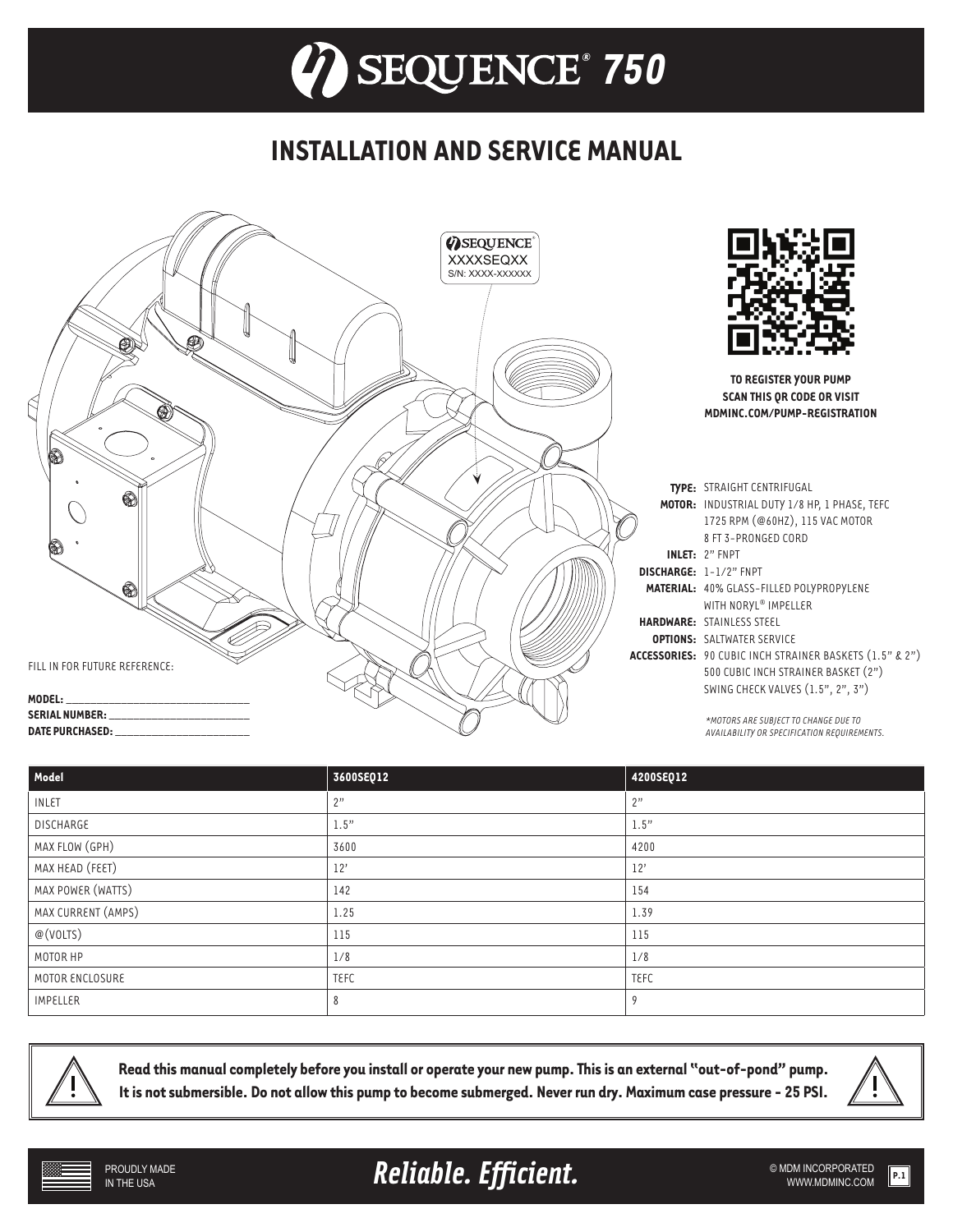# *® 750*

We congratulate you on your choice of the Sequence® 750 centrifugal pump. Its leading edge design provides you with high output at a minimal operating cost. It is carefully constructed to give you long term, reliable service. To insure proper performance, we urge you to carefully follow the instructions in this manual. If you have any questions, please call your supplier for assistance or visit www.mdminc.com/support.

## **INSTALLATION**

#### **Please read carefully. When properly installed, the Sequence® 750 will provide dependable, trouble-free service.**

- 1. Do not submerse the unit in water it is not a submersible pump. Do not allow the pump to become submerged during transient periods, such as heavy rain, run-off, etc.
- 2. Locate the pump as near the water source as possible. A flooded suction is preferred.
- 3. The pump is not self-priming. Therefore, if the fluid level is below the pump, a swing check valve must be installed below water level. The pump and inlet line must be primed prior to start up. A strainer basket is recommended for non-flooded installations.
- 4. Mount the motor base to a secure, immobile foundation.
- 5. Use only plastic fittings on both the inlet and discharge ports. Seal the inlet and discharge fittings with Teflon® pipe dope. These fittings should be selfsupported and in neutral alignment with each port (i.e., Fittings must not be forced into port alignment which may cause premature line failure or damage to the pump volute).
- 6. Never restrict the inlet. Keep both inlet and discharge lines as free of elbows and valves as possible. Always use pipe of adequate diameter. This will reduce friction losses and maximize output. Never use an inlet line of smaller diameter than the discharge line. Minimize the suction lift.





#### **WARNING: ALWAYS SHUT OFF ELECTRICAL POWER BEFORE INSTALLATION AND / OR SERVICING THIS PUMP.**

ALL ELECTRICAL WIRING SHOULD MEET STATE AND LOCAL ORDINANCES. THE SEQUENCE® 750 PUMP MOTOR IS DESIGNED FOR 115 VAC 60HZ POWER ONLY. 230V 50HZ MOTORS ARE AVAILABLE. CONTACT YOUR SUPPLIER FOR INFORMATION.



### **ELECTRICAL HOOK-UP**

Carefully examine the power cord before use. Do not use this power cord if there is any visible damage. Do not use this power cord in water or if the motor or electrical receptacle is in contact with any standing water. This power cord should only be plugged into a properly installed 115 VAC GFI receptacle. Always test cycle a GFI receptacle to determine its condition before use.



**Reliable. Efficient.** WE ARRIVE ONDER DREAM **CORPORATED**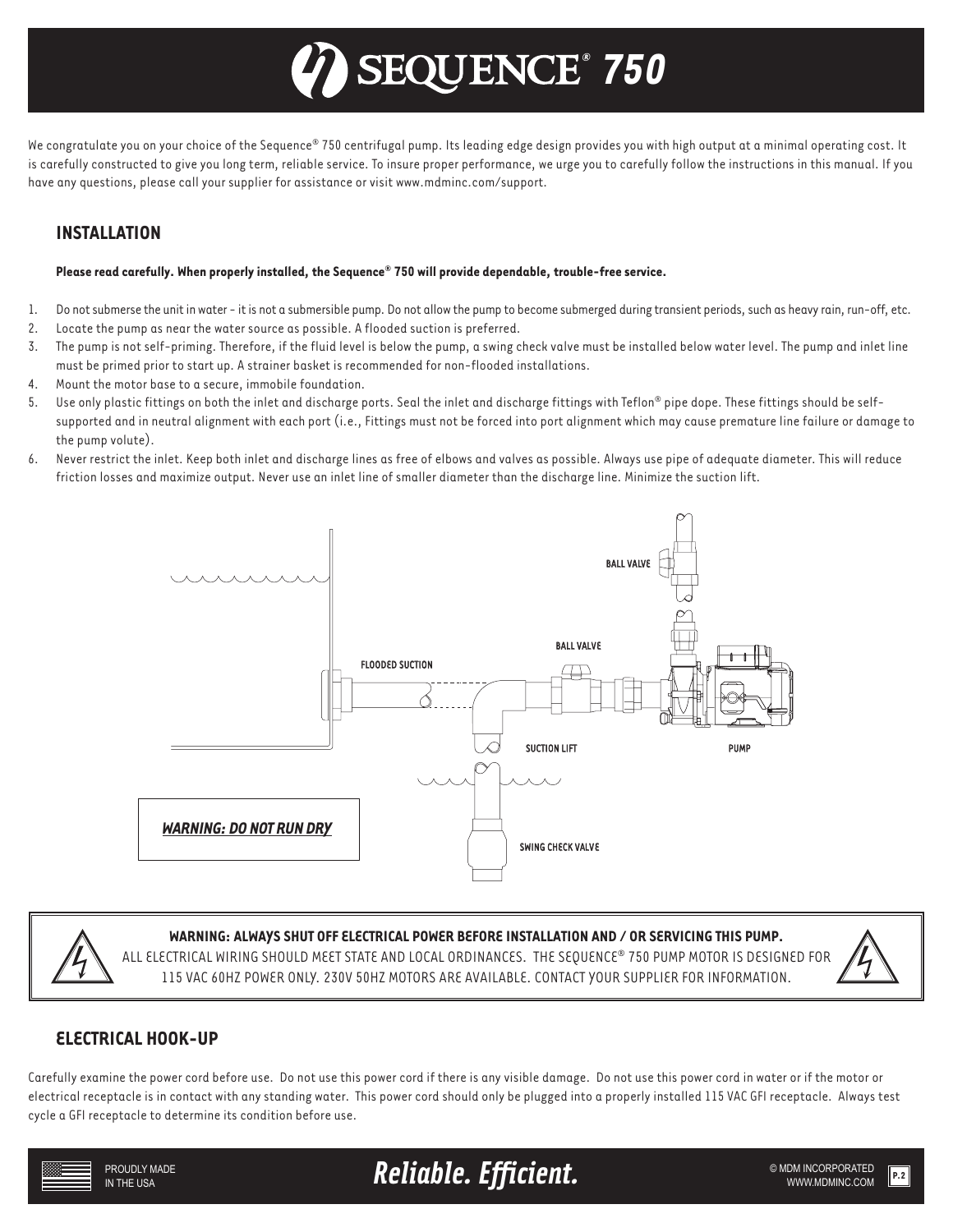# *® 750*

## **PUMP END ASSEMBLY**

- 1. Inspect all pump parts (O-ring, O-ring groove, impeller hub ID, motor shaft, etc.) and clean if necessary.
- Apply sealant to the bracket bore ID wall and around the seal case follow sealant manufacturer's instructions. We recommend using Gasgacinch®. Silicone sealant can also be used.
- 3. Press the carbon graphite seal into the bracket while taking care not to touch or damage the carbon graphite face. Never touch or apply pressure to the carbon graphite seal face.
- 4. Screw the (4) M-Bolts five complete turns into the threaded holes located on the motor face.
- 5. Mount the bracket to the motor by aligning the key holes over each bolt head, then rotate clockwise which will position the small key hole slot under each bolt head. Tighten each bolt with a wrench to secure the bracket to the motor (8-25 inch-pounds force).
- 6. Carefully, lubricate the seal seat elastomer OD and impeller hub ID with water. Press the seal seat into the impeller hub making certain that the ceramic is in evenly - the sealing surface should be parallel with the impeller hub.
- 7. Apply clean water to the carbon-graphite and seal seat sealing surfaces. Do not use silicon lubricants or grease.
- 8. Lock the shaft by placing a screwdriver blade into the shaft slot at the fan end of the motor. Thread the impeller onto the motor shaft. Thread until the impeller securely contacts the shaft shoulder.
- 9. Seat the large O-ring into the bracket O-ring groove.
- 10. Assemble the volute onto the bracket with (6) P-Bolts (10-24 x 2 ¾" carriage bolts) and (6) flanged lock nuts. Tighten in a cross pattern (30 lb. in.).
- 11. Install the drain plug and O-ring, into the volute drain hole.
- 12. Before operating the Sequence® 750, allow a proper cure time for the sealant used in step 2.



| <b>NO.</b>     | <b>DESCRIPTION</b>                                      | SEQUENCE® P/N |
|----------------|---------------------------------------------------------|---------------|
| 1              | <b>DRAIN PLUG</b>                                       | 1000.110      |
| $\overline{2}$ | O-RING (DRAIN PLUG)                                     | £014B70       |
| 3              | VOLUTE                                                  | 750.070       |
| $\overline{4}$ | LARGE O-RING                                            | 750.061       |
| 5              | <b>IMPELLER</b>                                         | $750.05$ *    |
| 6              | <b>SS SEAL</b>                                          | 750.0414      |
| $\overline{7}$ | <b>BRACKET</b>                                          | 750.030       |
| 8              | <b>SLINGER</b>                                          | 750.010       |
| 9              | <b>HARDWARE KIT:</b>                                    | 750.502       |
|                | (6) P-BOLT, (6) FLANGED LOCK NUT AND WASHER, (4) M-BOLT |               |

Note: These part numbers are only for standard models within the Sequence® 750 series. \*750.05\_\_ Reference page one for Impeller number (8 and 9).



*Motor illustration is for reference only.*

### **DISASSEMBLY**

- 1. Shut off power to the motor before servicing any pump.
- 2. Unplug the power cord.
- 3. Disassemble the volute from the bracket (6) P-Bolts and (6) flanged lock nuts. The volute may remain attached to the plumbing to help simplify reinstallation.
- 4. Lock the shaft by placing a screwdriver blade into the shaft slot at the fan end of the motor. Unthread the impeller from the motor shaft.
- 5. Remove the ceramic seal seat, with rubber boot, from the impeller hub (if you are replacing the seal).
- 6. Loosen the (4) M-Bolts attaching the bracket to the motor. Rotate the bracket counterclockwise until the screw heads are located in the large key hole slots. Lift off the bracket from the motor.
- 7. Remove the carbon-graphite seal assembly from the bracket by pressing it out from the motor-side of the bracket. Do not pry it out with a screwdriver from the pump cavity side of the bracket (if you are replacing the seal).